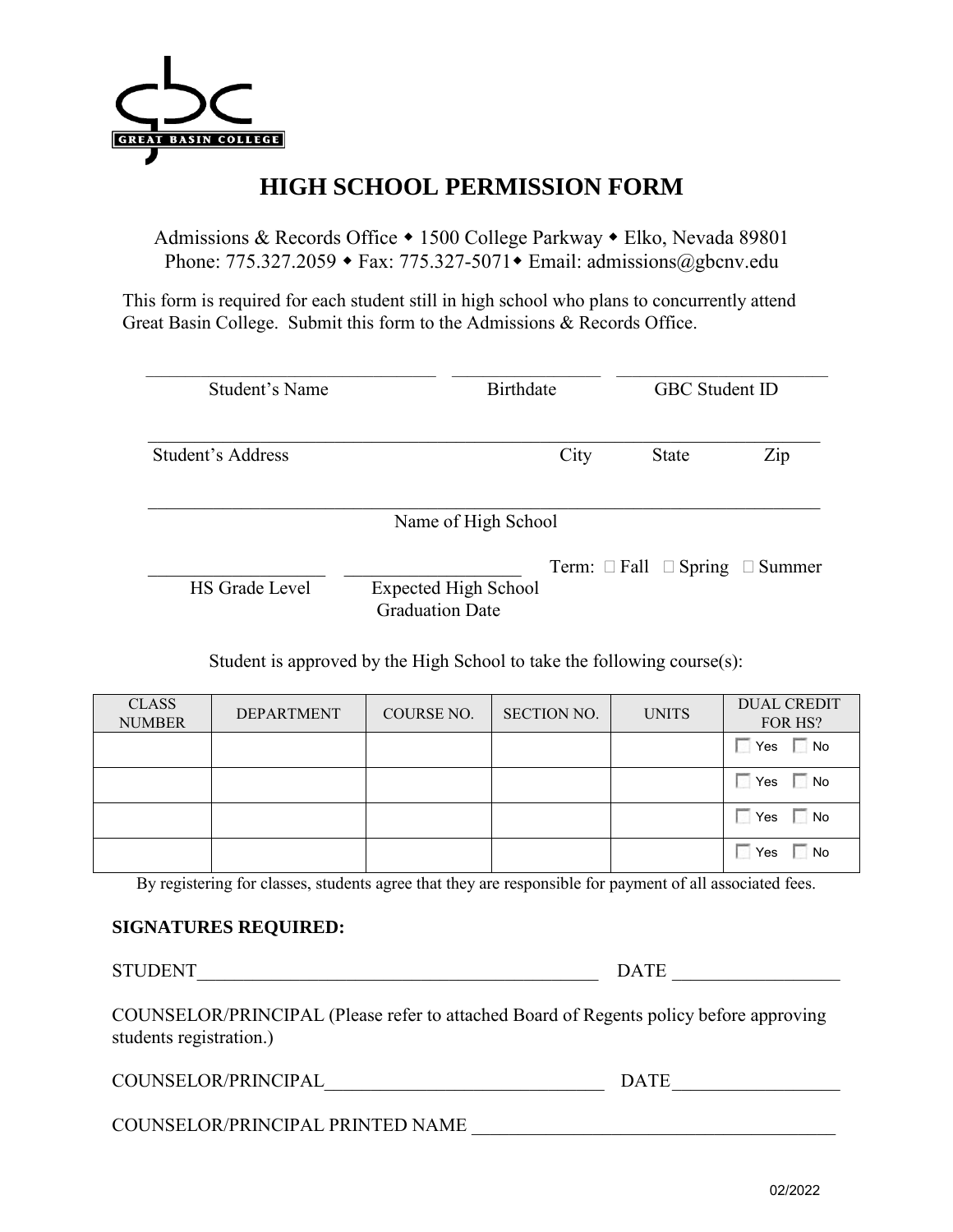### **Nevada System of Higher Education, Board of Regents Handbook, Title 4, Chapter 16: Section 2**

#### **Dual/Concurrent and Early Enrollment for High School Students**

1. High school students may enroll in an NSHE college or university, subject to the approval of appropriate institution officials. 2. NSHE institutions shall work collaboratively and may enter into agreements or partnerships with school districts, public and private high schools, and charter schools to provide early and/or dual/concurrent enrollment opportunities, including, but not limited to "jump start" programs. This Subsection does not preclude an NSHE institution from partnering with other NSHE institutions in providing dual/concurrent enrollment opportunities to school districts, local public high schools and private or charter schools. Further, this Subsection does not preclude NSHE institutions from working collaboratively with school districts, local public and private high schools or charter schools to develop high school courses designed to prepare high school students for post-secondary education.

a. The Chancellor's Office shall maintain a list of Nevada public high schools and charter schools beginning with the 2021-22 academic year documenting which NSHE institutions are offering formal dual/concurrent enrollment programs, including "jump start" programs within each public high school and charter school in this state. This list shall be updated on an annual basis. b. b. An NSHE institution that plans to establish a dual/concurrent enrollment program at a public high school or charter school in Nevada where another NSHE

institution or institutions is operating based on the list established in subsection a.

must notify the President and Academic Officer of the currently engaged

institution or institutions prior to developing such plans. The Vice Chancellor for Academic and Student Affairs must also be notified of such plans and receive confirmation that the currently engaged institutions have been notified.

3. NSHE institutions may offer early and/or dual enrollment programs and courses to high school students at a reduced registration fee that appropriately cover the costs of the course or program, subject to the approval of the Board. Institutions may promote access o early and/or dual enrollment programs by establishing scholarship and/or grant programs to reduce the cost to students. 4. High school graduates identified as Career and Technical Education (CTE) Program Completers who have earned a State Certificate of Skill Attainment may be given college credits for high school work based on written, articulated program agreements with the Department of Education. This does not preclude local agreements between a community college with a school or school district for granting college credit for: 1) expanded credit programs; or 2) basic CTE credits if: a. The CTE program is approved by the State Board of Education; and b. A state-end of program assessment is not available. Except as otherwise provided herein, grades for all CTE articulated credit shall be S/U. Upon the request of a student seeking transfer to another postsecondary institution, an institution may assign a grade point value on a case-by-case basis.

5. High school students who have been officially excused from compulsory school attendance on the condition of equivalent instruction outside the school (e.g., home school) may be admitted and may enroll if, on a case-by-case basis, it is determined that the student is: a. Equivalent to a high school junior or senior and receives approval from the appropriate institution official; or b. Equivalent to a level below a high school junior and is identified by the institution as academically gifted or talented. 6. Each college or university may establish performance or testing standards to determine readiness for enrollment or admission

when other criteria for admission or enrollment are not met.

7. An NSHE institution may, on a limited basis, admit students who have been identified as possessing the abilities and skills necessary for advanced academic work in an alternative program of education for profoundly gifted and talented students that may include degree or non-degree options without reference to the credit limitations established elsewhere in Chapter 16. 8. For purposes of this Section:

The term "high school student(s)" includes students enrolled in a Nevada

public or private high school, students enrolled in grades 9, 10, 11, and 12 in a charter

school in Nevada, and students formally enrolled in a Nevada school district sponsored program designed to meet the requirements of an adult standard diploma.

2. Dual/concurrent enrollment refers to courses or programs for which a high school student receives credit from an NSHE institution and credit toward the

total number of credits required for graduation from the high school or the charter school.

3. Early enrollment refers to courses or programs for which a high school student receives credit from an NSHE institution, but may not necessarily

receive credit towards graduation from the high school or the charter school.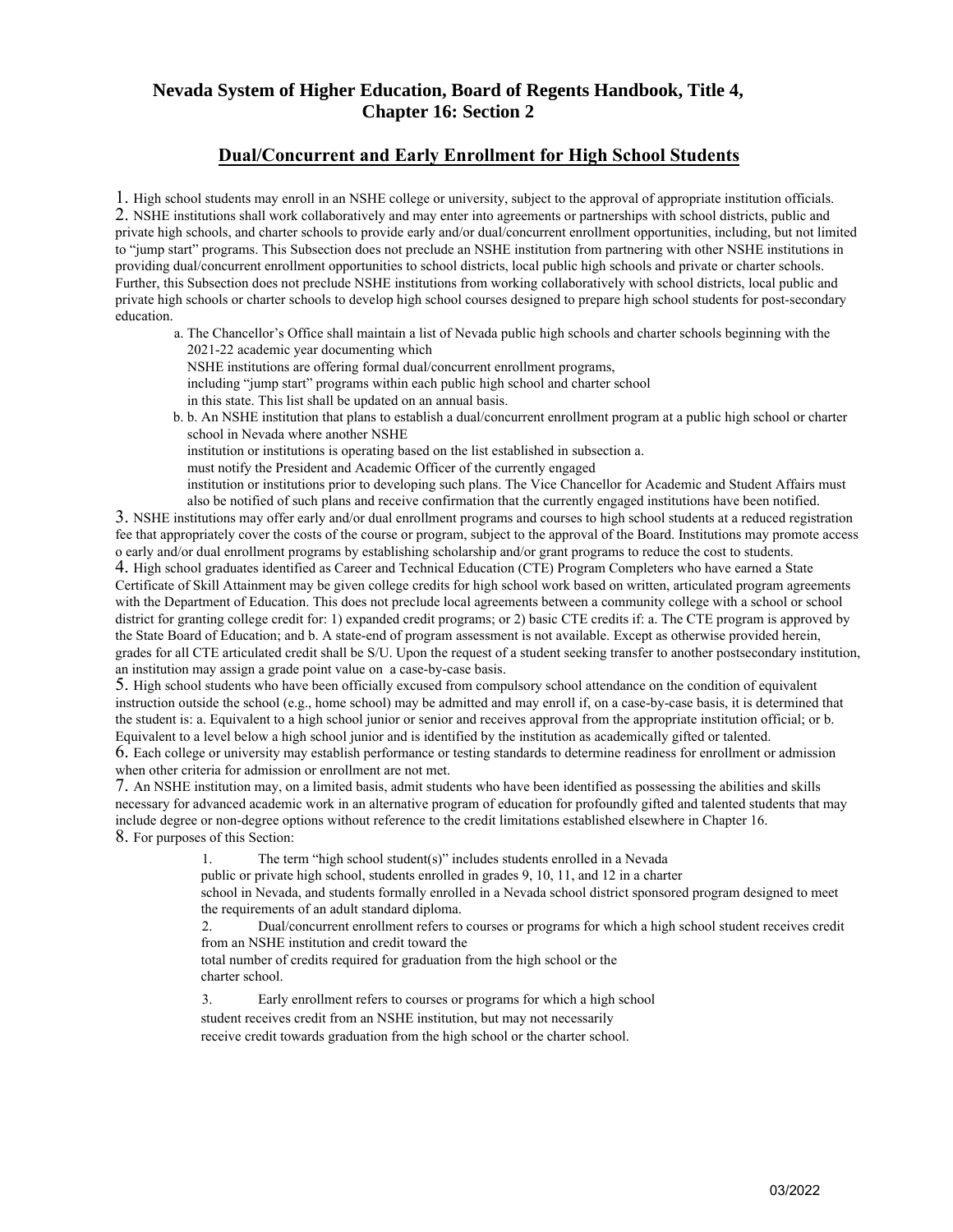

### **ACKNOWLEDGMENT OF STUDENT FREE AND REDUCED LUNCH STATUS FORM**

Admissions & Records Office • 1500 College Parkway • Elko, Nevada 89801 • Phone: 775.327.2059 • Fax: 775.327-5071 • Email: admissions@gbcnv.edu

| Student's Name                                                                                                              | <b>Birthdate</b>                                                                                                                          |                                                    | <b>GBC</b> Student ID |  |
|-----------------------------------------------------------------------------------------------------------------------------|-------------------------------------------------------------------------------------------------------------------------------------------|----------------------------------------------------|-----------------------|--|
|                                                                                                                             | <b>High School Dual Enrollment Fees</b>                                                                                                   |                                                    |                       |  |
| <b>TYPE OF COURSE</b>                                                                                                       | <b>RATE</b>                                                                                                                               |                                                    | <b>OTHER FEES</b>     |  |
| Dual enrollment<br>courses                                                                                                  | \$85 per credit                                                                                                                           | add tech fee and special<br>course fees (lab fees) |                       |  |
| Dual enrollment<br>courses where<br>student qualifies<br>for reduced or free<br>lunch (confirmed<br>by school<br>counselor) | \$58 per credit                                                                                                                           | add tech fee and special<br>course fees (lab fees) |                       |  |
|                                                                                                                             | Application fee of \$10 is waived for all students meeting one of these<br>criteria for fall $22$ /spring 23 & fall $23$ /spring 24 only. |                                                    |                       |  |

## **THIS STUDENT QUALIFIES FOR FREE/REDUCED LUNCH.**

(Students who qualify for free/reduced lunch are eligible for adjusted fees, see above.) For more information or further questions please refer to the NSHE Board of Regents handbook. If this box is checked, it has been verified by the counselor/principal that this student qualifies for free/reduced lunch. If student does not qualify, please leave check-box blank and complete signature portion. If you are a home school student and qualify for free and reduced lunch a letter must be provided stating this from the school district.

### **SIGNATURES REQUIRED:**

COUNSELOR/PRINCIPAL (Please refer to attached Board of Regents policy and verify student status before completion of signature.) COUNSELOR/PRINCIPAL\_\_\_\_\_\_\_\_\_\_\_\_\_\_\_\_\_\_\_\_\_\_\_\_\_\_\_\_\_\_ DATE \_\_\_\_\_\_\_\_\_\_\_\_\_\_\_\_\_\_ COUNSELOR/PRINCIPAL PRINTED NAME \_\_\_\_\_\_\_\_\_\_\_\_\_\_\_\_\_\_\_\_\_\_\_\_\_\_\_\_\_\_\_\_\_\_\_\_\_\_\_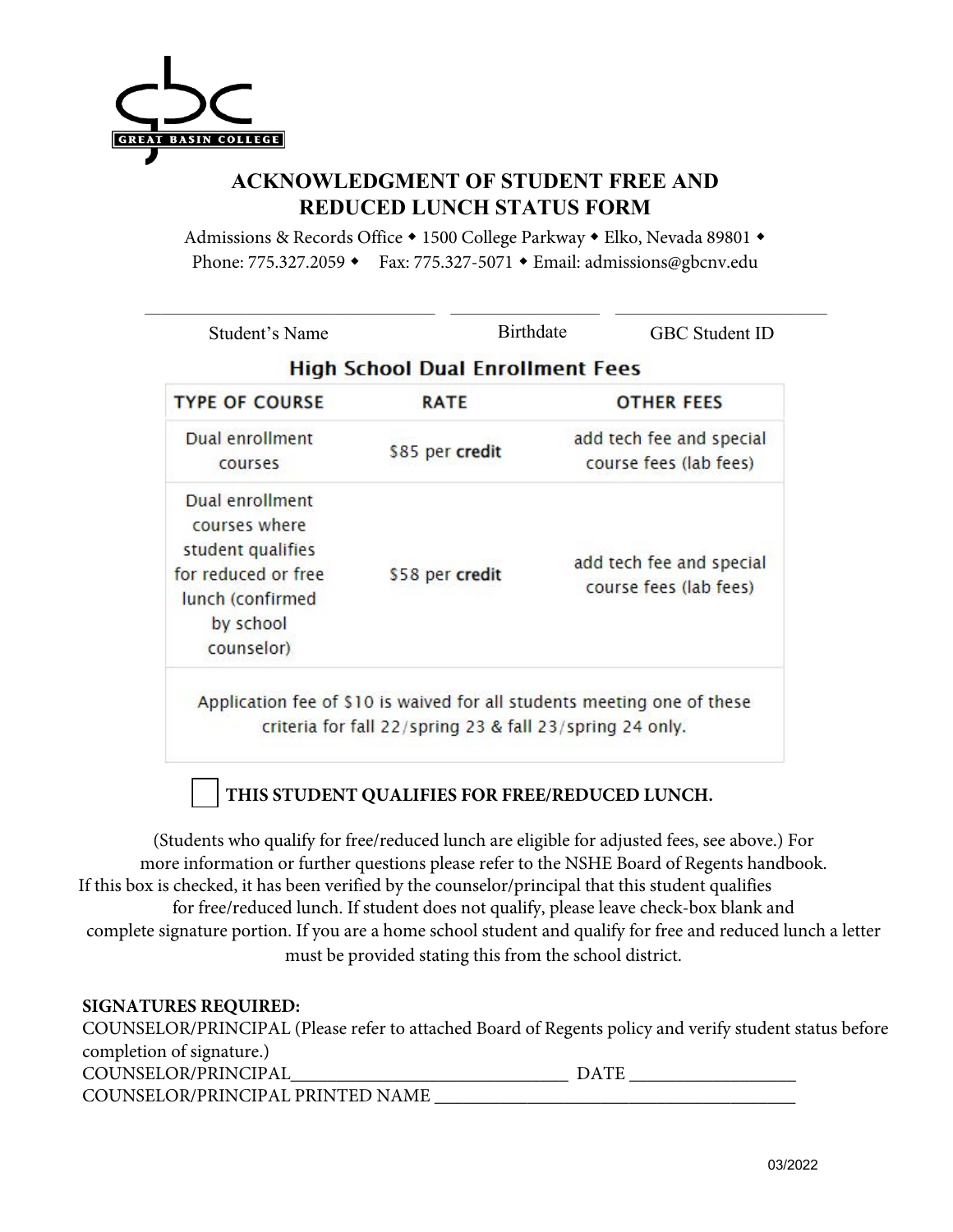

# **RELEASE OF STUDENT INFORMATION TO HIGH SCHOOL**

Admissions & Records Office 1500 College Parkway Elko, Nevada 89801

Phone: 775.327.2059 ◆ Fax: 775.327.5071 ◆ Email: admissions@gbcnv.edu

Student's Name (please print): \_\_\_\_\_\_\_\_\_\_\_\_\_\_\_\_\_\_\_\_\_\_\_\_\_\_\_\_\_\_\_\_\_\_\_\_\_\_\_\_\_\_\_\_

Student's Signature: \_\_\_\_\_\_\_\_\_\_\_\_\_\_\_\_\_\_\_\_\_\_\_\_\_\_\_\_\_\_\_\_\_\_\_\_\_\_\_\_\_\_\_\_\_\_\_\_\_\_\_\_

Date of Birth or GBC Student ID:

My signature indicates my permission for Great Basin College to release my academic records to the high school listed below until further notice, and allows them direct contact with my instructor(s) and the Admissions & Records Office.

Name of High School: \_\_\_\_\_\_\_\_\_\_\_\_\_\_\_\_\_\_\_\_\_\_\_\_\_\_\_\_\_\_\_\_\_\_\_\_\_\_\_\_\_\_\_\_\_\_\_\_\_\_\_

**Notice to Party Receiving Records:** This information is intended only for the institution listed above. It may contain information that is privileged, confidential, or otherwise protected from use and third party disclosure. You are hereby notified that any review, disclosure, copying, or dissemination of this information, or the taking of any action reliant on the contents, or other use, is strictly prohibited.